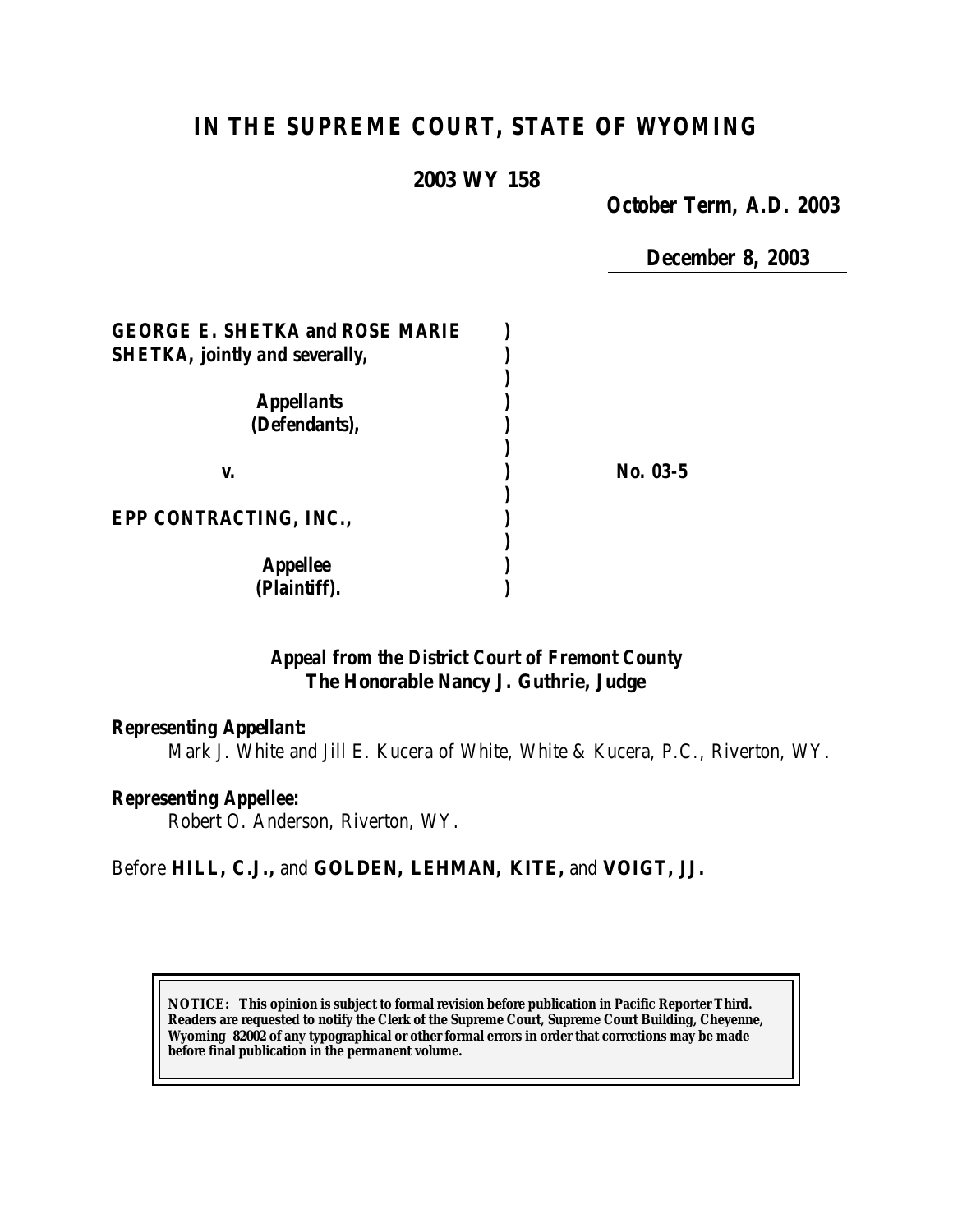### **LEHMAN, Justice.**

[¶1] Appellants George E. and Rose Marie Shetka, appeal the judgment entered by the district court in favor of appellee Epp Contracting, Inc. (ECI) concerning construction and other repair work performed on the Shetkas' property. The Shetkas argue that the findings made by the district court are clearly erroneous and are not supported by sufficient evidence. We affirm.

### *ISSUES*

[¶2] The Shetkas phrase the issues on appeal as:

1. Whether the district court's findings of fact were clearly erroneous and not supported by the evidence?

2. Whether the district court's conclusion that plaintiff performed [its] duties in a good and workmanlike fashion was clearly erroneous?

3. Whether the district court's conclusion that defendants failed to prove their counterclaim was clearly erroneous?

## *FACTS*

[¶3] The Shetkas purchased a home in Dubois, Wyoming in 1999. They hired ECI to replace the existing shingle roof on the home with a metal roof, do leveling of the floor within the home, construct a new pole barn, and perform other "odds and ends" repairs.

[¶4] The work on the roof, the floor-leveling job, and the construction of the pole barn were performed pursuant to three separate written contracts. The other work was performed by ECI on an agreed upon "cost plus" basis. Detailed monthly statements from ECI were sent to the Shetkas for the work performed. The Shetkas paid these monthly statements. However, after the work was completed, the Shetkas failed to pay the final invoice in the sum of \$12,888.00.

[¶5] On January 12, 2001, ECI filed a complaint with the district court for breach of contract, open account, unjust enrichment, and foreclosure of lien. The Shetkas answered the complaint and also filed a counterclaim for damages. After a bench trial, the district court entered its Judgment and Order ruling in favor of ECI and awarding ECI \$12,888.00.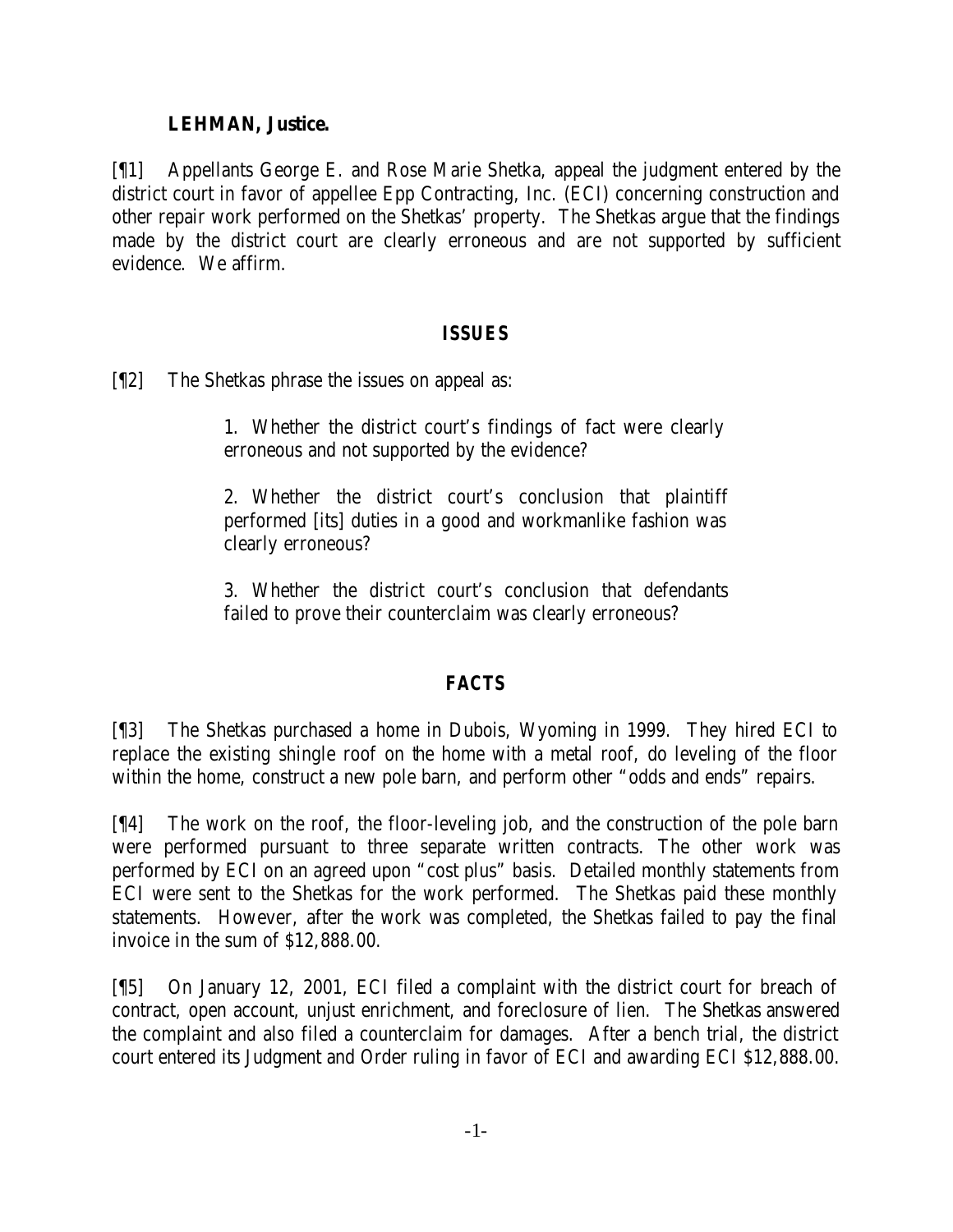The district court further found that the Shetkas had failed to prove their counterclaim.<sup>1</sup> This appeal followed.

#### *STANDARD OF REVIEW*

[¶6] In *Ekberg v. Sharp*, 2003 WY 123, ¶10, 76 P.3d 1250, ¶10 (Wyo. 2003), we set forth:

> The factual findings of a judge are not entitled to the limited review afforded a jury verdict. While the findings are presumptively correct, the appellate court may examine all of the properly admissible evidence in the record. Due regard is given to the opportunity of the trial judge to assess the credibility of the witnesses, and our review does not entail weighing disputed evidence. Findings of fact will not be set aside unless the findings are clearly erroneous. A finding is clearly erroneous when, although there is evidence to support it, the reviewing court on the entire evidence is left with the definite and firm conviction that a mistake has been committed. We review a district court's conclusions of law de novo on appeal.

#### *DISCUSSION*

[¶7] The Shetkas assert that the determinations made by the district court regarding the work performed by ECI, as well as the decision that the Shetkas' failed to meet their burden of proof concerning their asserted counterclaim, are not supported by substantial evidence. In making their argument that there is insufficient evidence to support the district court's ultimate decision, the Shetkas provide little analysis of the evidence but rather complain that the documentation and testimony were inconsistent, deficient, or not credible. In response, ECI argues that sufficient evidence exists to support the district court's ruling but fails in its effort to provide this court with independent citation to the record to support its conclusion. Upon our review of the entire record, we conclude that sufficient evidence was presented to support the district court's determination.<sup>2</sup>

l

<sup>&</sup>lt;sup>1</sup> The cause of action for foreclosure of lien was dismissed prior to trial pursuant to stipulation of the parties.

<sup>&</sup>lt;sup>2</sup> We note that the parties agreed to a review of the property by the district court, which was ultimately conducted. Because that review is in no way memorialized in the record on appeal, we do not rely upon any facts gleaned from the review of the property in making our holding.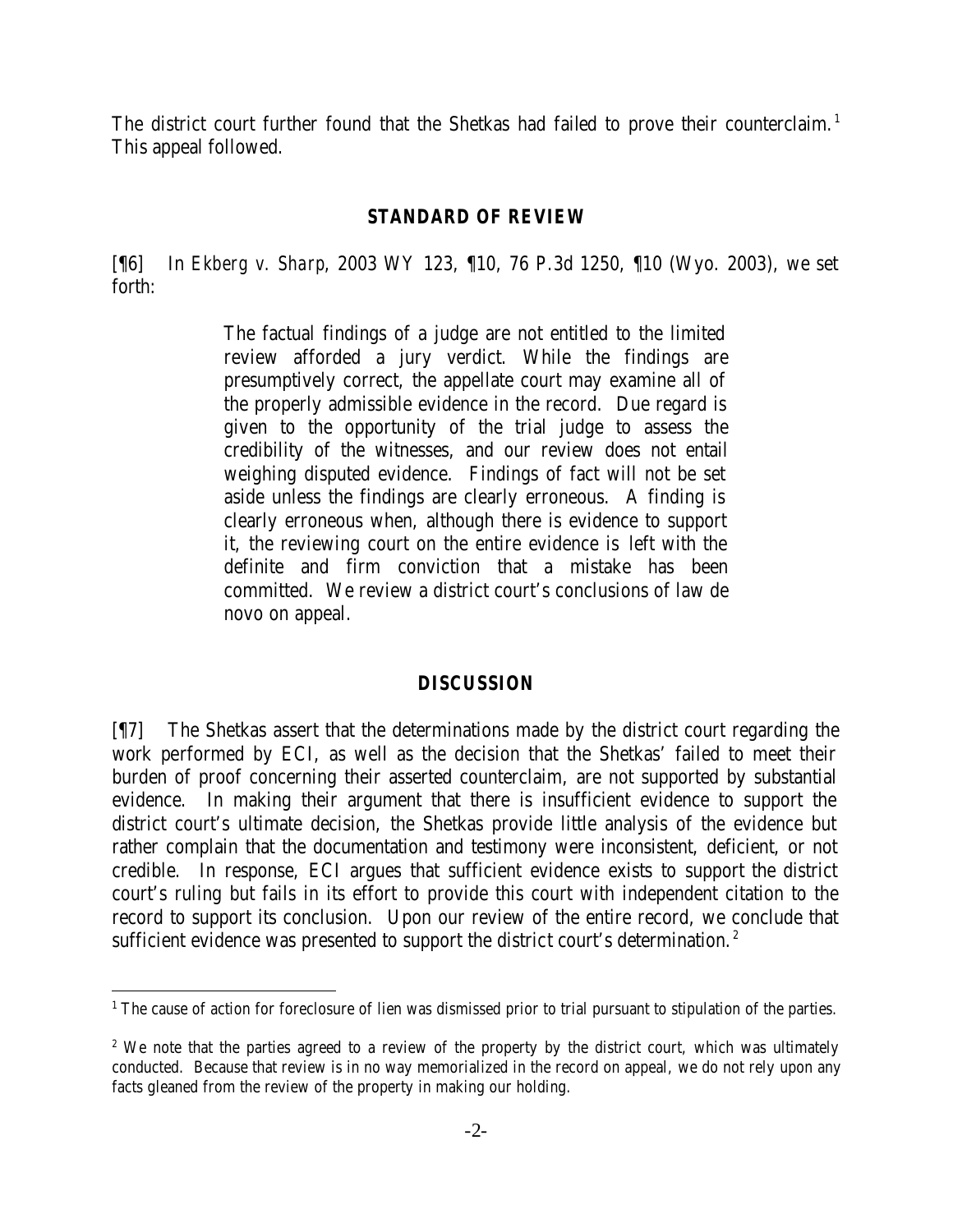# *Metal Roof*

[¶8] The Shetkas complain that the district court should not have characterized the contract concerning the metal roof as a "bid" as opposed to an "estimate." The Shetkas also argue that the district court improperly ruled that the Shetkas accepted the metal roof contract on January 7, 2000. However, the manner in which the district court characterizes the contract and the actual date it was accepted by the Shetkas are of little significance.

[¶9] The metal roof contract included specific line items that enumerated the work to be performed and the dollar figure attached to each line item. Mr. Gari Epp, owner of ECI, testified that he understood that ECI was to keep costs as close as possible to the total \$19,200.00 figure indicated in the contract. Mr. Epp further stated that the Shetkas specifically informed him that they wanted the work performed as cheaply as possible because they did not want to spend a lot of money on the home considering it was simply their "hunting cabin."

[¶10] The evidence presented showed that the Shetkas ultimately ordered the work concerning the metal roof to proceed. Mr. Shetka testified that when he received the billing for the metal roof, he called Mr. Epp to ask about the term "bid" and was told "bid" was just the word the computer used for billing. Apparently satisfied with this explanation and the work performed, the Shetkas paid both invoices in full.

[¶11] The Shetkas also assert that the district court erred in concluding that ECI was not responsible under the contract to replace all of the substrate of the roof. In support of his claim, Mr. Shetka references his own testimony wherein he informed Mr. Epp that if anything was wrong with the substrate, he wanted it repaired. Upon review, however, Mr. Shetka testified only that he wanted "rotten lumber" repaired and that when ECI found a truss that had decayed somewhat and advised him of this find, the truss was replaced by ECI as Mr. Shetka requested. Mr. Epp testified that he and Mr. Shetka never discussed the replacement of the substrate, that this was never included as a part of the metal roof contract, and that the Shetkas never indicated they wanted the substrate replaced as part of the work to be performed. Additionally, Mr. Epp stated that when the old cedar shingles were stripped off of the roof, it was noticed that some of the substrate was not fastened properly and that some of the substrate undulated, did not lie flat on the roof, and was crooked. Accordingly, ECI properly fastened the loose substrate and replaced and straightened some of the fascia boards because this work was minimal in cost.

[¶12] When questioned about the hip ridges of the substrate, Mr. Epp admitted that the hip ridges did not lay perfectly straight because the trusses for the roof were not premanufactured but made out of uneven native lumber. Mr. Epp concluded that this problem was not significant in nature and that the ridge cap could be placed in a straight enough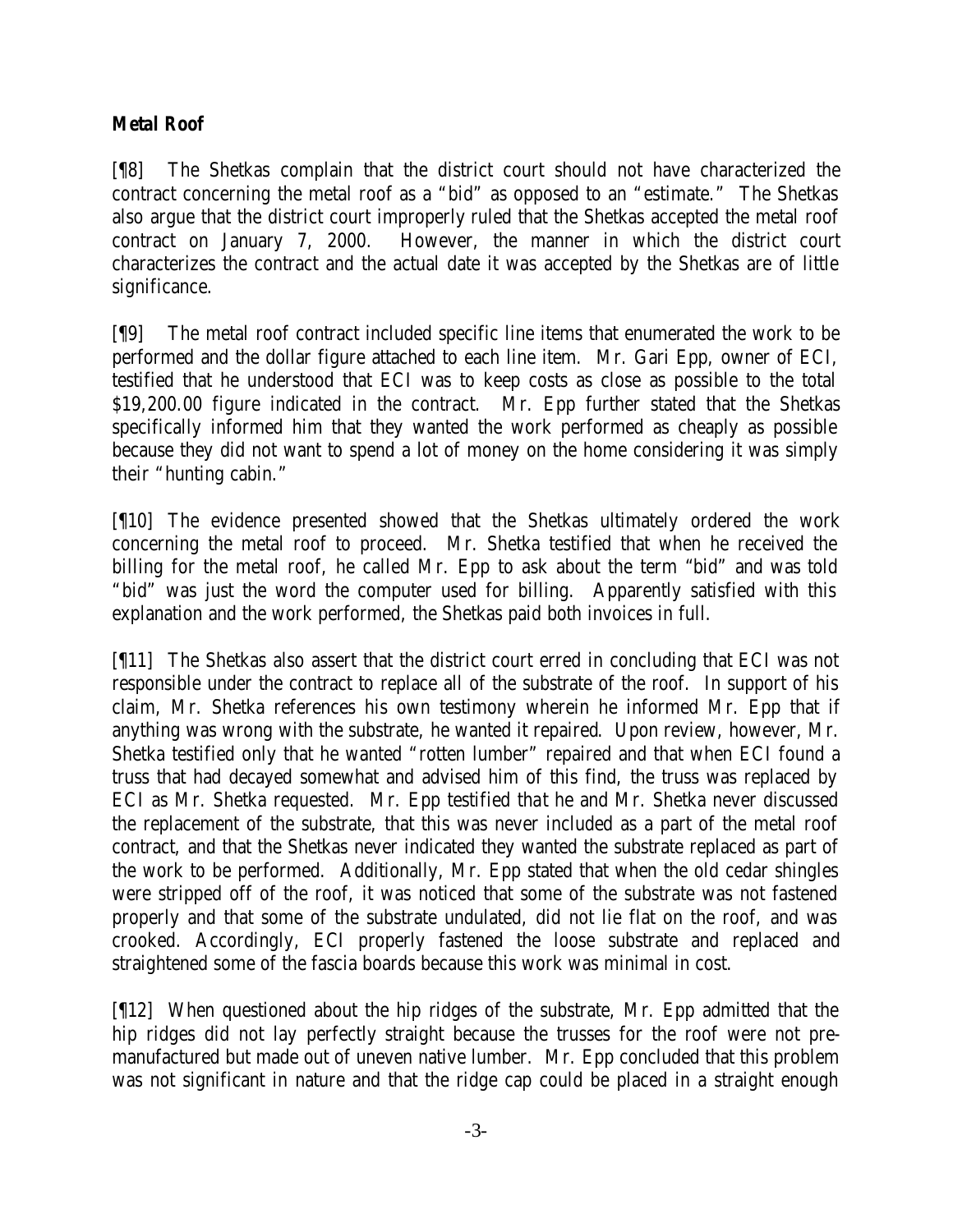manner, especially considering the prohibitive cost to rebuild and fix the hip ridges and the Shetkas' clear directive that they did not desire to spend a lot of money on the repairs. Accordingly, Mr. Epp did not further discuss the issue with the Shetkas.

[¶13] Ultimately, a review of the evidence shows that the district court could find that complete repair or replacement of the substrate was not contemplated by the parties or included in the roof work required to be performed by ECI. The fact that ECI did some limited work on the substrate does not change this conclusion. The testimony clarified that the main purposes for placing a metal roof on the home were to remove the old unsightly and somewhat dilapidated cedar shingles on the roof and to fix a leak in the family room/garage area at as low a cost as possible within the quoted price. The substrate work was simply not specifically included in the contract work to be performed.

[¶14] The Shetkas complain that the roof leaked after the work was performed by ECI. Evidence presented showed that ECI returned to correct leaking that occurred in one of the bedrooms of the home. Testimony was also received that any leaking that occurred may not have been a result of ECI's roof work because it was virtually impossible to determine the nexus of any leak and the leaking could have been caused by circumstances unrelated to ECI's work.<sup>3</sup>

[¶15] The Shetkas also assert that the district court erred by concluding that ECI gave no specific warranty on the roof. The testimony of both Mr. Shetka and Mr. Epp substantiated that no express or written warranty was ever given or requested. Even the Shetkas' expert, Mr. Mark G. Sehnert, indicated that, while he would have given a "noleak" warranty on the roof had he been on the job, generally no warranty whatsoever is provided in the industry.<sup>4</sup>

[¶16] The Shetkas additionally cite to *Matheson Drilling, Inc. v. Padova*, 5 P.3d 810, 812 (Wyo. 2000), to argue that under Wyoming law all construction contracts contain an implied warranty that the work will be performed in a skillful, careful, diligent, and workmanlike manner. The Shetkas contend that given the evidence presented, there can be no question that the work on the roof did not meet this standard. Mr. Sehnert, the Shetkas' expert, was very critical that the sheet metal was not placed on a flat surface, some of the panels were damaged prior to installation yet still used, proper fastening patterns and spacing were not used, old flashing was used, a cricket was not utilized with respect to the chimney, gapping existed in the lap of two sheets, screws were installed in ribs of the sheet metal, some caulking was inappropriate, and other problems. Mr. Sehnert, therefore,

l

<sup>&</sup>lt;sup>3</sup> Mr. Shetka also failed to mention any leak damage or leak issues after completion of construction when entering into a property insurance contract.

<sup>&</sup>lt;sup>4</sup> Further, the Shetkas did not include any allegations of breach of warranty in their counterclaim.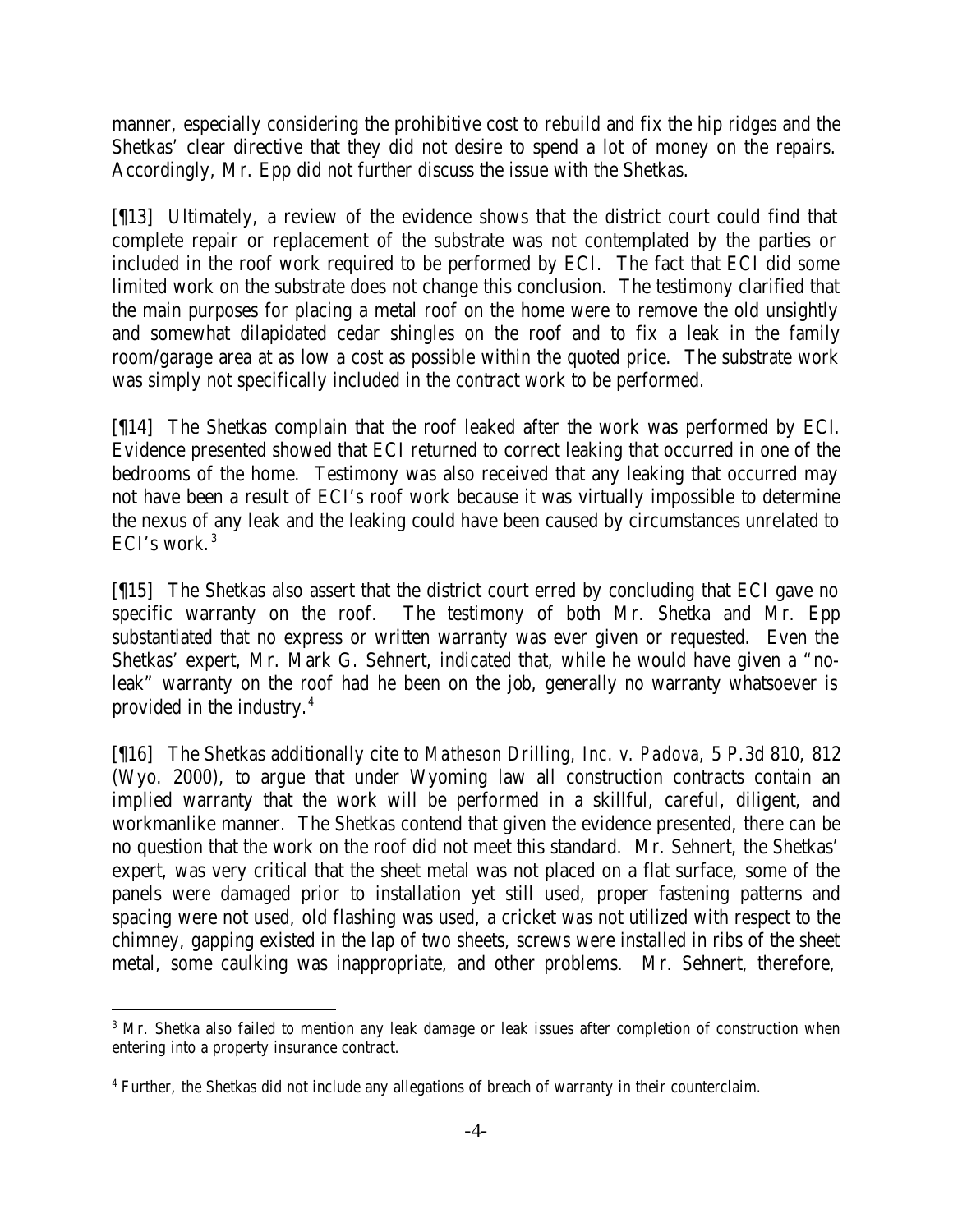opined that the workmanship of the roof would rate only a 4 to 4½ on a scale of 10 considering both aesthetics and functionality. Nevertheless, other testimony provided that the sheet metal was placed on a flat surface, that the panels were not damaged prior to installation, that proper fastening patterns were used, and that even spacing of the screws was utilized in most cases to ensure the sheet metal was securely fastened to the roof but was impossible in some cases. Other testimony was elicited that while old flashing was used, such use was appropriate and saved costs, there were reasonable considerations for not using a cricket on the fireplace area, gapping was appropriate given the complex nature of the roof involved, and that caulking was minimal and appropriately utilized. Accordingly, we simply cannot conclude that the district court was clearly erroneous when it determined that the work was performed by ECI in a skillful, careful, diligent, and workmanlike manner.

[¶17] We hold that there exists sufficient evidence within the record to support the district court's ultimate conclusion that a contract was formed between ECI and the Shetkas concerning the work performed on the metal roof, that ECI properly performed the work that was required, and that the Shetkas owed ECI for such services. Moreover, sufficient evidence existed for the district court to conclude that ECI's work on the metal roof was performed in a "skillful, careful, diligent, and workmanlike manner" given the specified terms of the contract and related circumstances. While some of the particular factual findings reached by the district court involving the metal roof may have been in error, these findings of fact do not compromise the district court's ultimate determination concerning ECI's work on the metal roof.

## *Floor Leveling*

[¶18] The Shetkas argue that they understood ECI was going to level the floor and, therefore, the district court wrongfully concluded that ECI had performed this work in a skillful, careful, diligent, and workmanlike manner. The evidence, however, indicates that ECI was hired to stabilize the floor in the home as best as possible. Testimony from Mr. Epp and Mr. Shetka referred to portions of the floor as "bouncy" and "spongy," and Mr. Epp specifically recalled advising Mr. Shetka that completely leveling the floor would be next to impossible. Indeed, Mr. Shetka testified that he wanted ECI "to take the bounce out of it" and that he did not expect ECI to make the floor absolutely level. Subsequently, Mr. Shetka admitted that, while the floor was not level after the work was done by ECI, the floor was no longer "bouncy."

[¶19] The expert retained by the Shetkas indicated that, although he was an experienced contractor, he would not take on such a project because it would be very difficult to completely level the floor unless he aligned with a specialist, presumably at an increased cost. Another bid received by the Shetkas after ECI performed work on the floor indicated that the floor could only be leveled "to the best of our ability," thus still not guaranteeing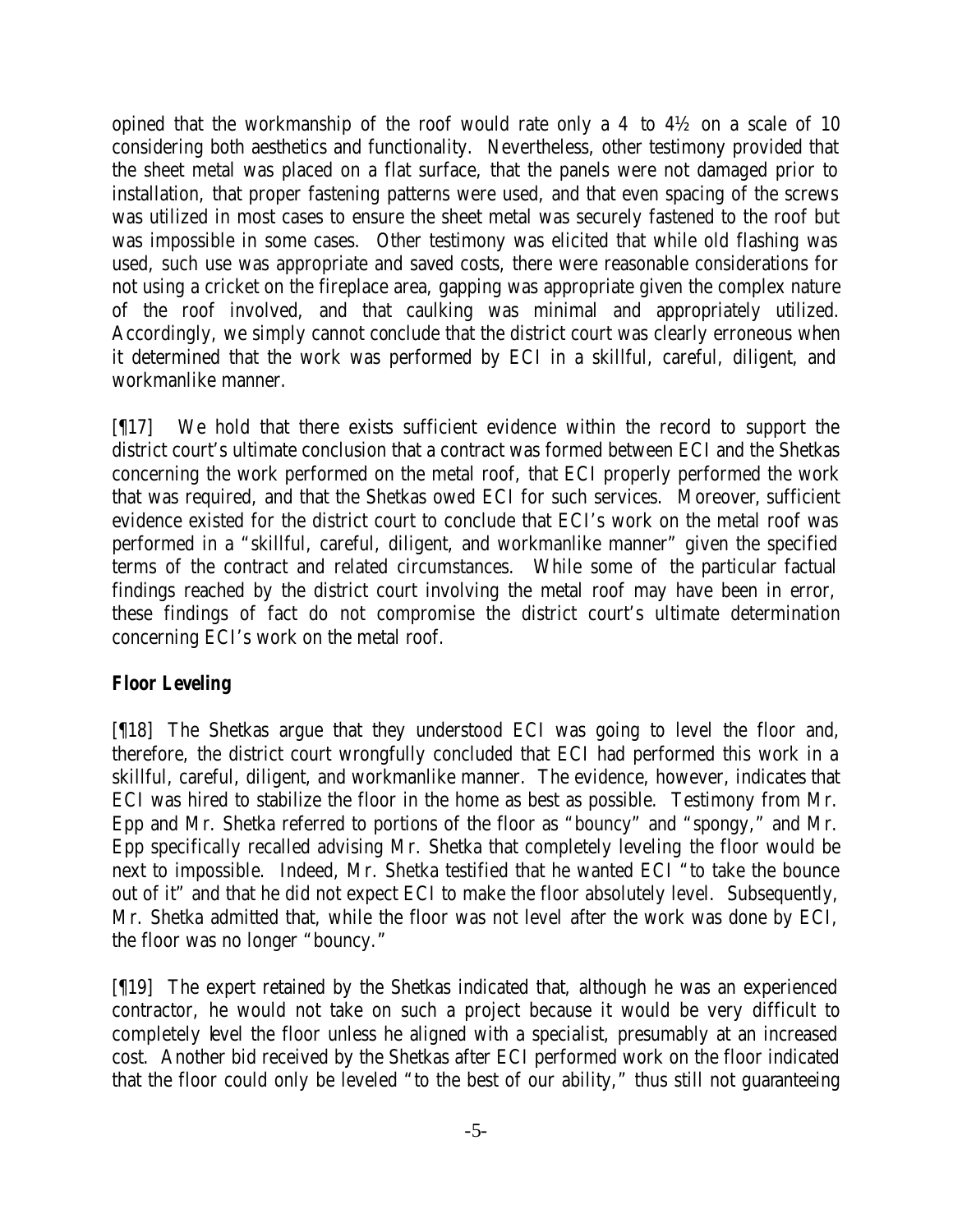that the floor would be absolutely level. Finally, after ECI performed the floor work, Mr. Shetka walked on the floor for six months before the total construction was finalized but failed to request that any additional work be done. Hence, we hold there exists sufficient evidence within the record to support the district court's ultimate conclusion concerning ECI's floor leveling work.

# *Pole Barn*

[¶20] The Shetkas contend that the district court's finding that the construction of the pole barn was agreed upon by the parties is unsubstantiated by the evidence presented at trial. Evidence was elicited that plans for the pole barn were sent back and forth between the parties, and an agreement was made as to the final design. An estimate was prepared for this work and each line item discussed. Mr. Shetka then advised ECI to proceed to build the pole barn as detailed. Thereafter, Shetkas determined that additional work should be performed by ECI on the pole barn. This work was completed and billed as additional work performed. Ultimately, the Shetkas inspected the pole barn, made no objections, and paid all of the invoices related to the pole barn.

[¶21] The Shetkas' expert spoke about defects with the pole barn, including warped poles, damaged panels, lack of parameter skirt, no shim or jambs on the walk-in door, and screw hole areas where light and weather penetrated the building. Testimony was also presented concerning hazards within the pole barn regarding the storage rack and the walk-in door. Problems with the turbines located on the roof of the structure were also discussed. Nevertheless, as indicated above, the pole barn was built as agreed by the parties and met all applicable Uniform Building Code and local snow and wind guidelines.

[¶22] ECI refunded to the Shetkas \$1,000.00 because of a misunderstanding concerning the design of the pole barn regarding how the 2x4s were to be nailed to the barn. The issues dealing with the door and turbines were resolved by ECI while still on the job. The record contains sufficient evidence to support the district court's ultimate conclusion concerning ECI's work on the pole barn.

## *Other Construction/Repair Issues*

[¶23] The Shetkas conclude that the district court improperly failed to make findings of fact concerning the other defects in the construction/repair work performed or supervised by ECI. Primarily the Shetkas assert various plumbing problems. In addition, the Shetkas complain about some of the billing practices of ECI.

[¶24] Clearly the parties agreed that additional construction/repair work would be performed on a "cost-plus" basis at a particular point in time. Testimony confirmed that Mr. Shetka was in charge of the plumbing and electrical work and entered into negotiations